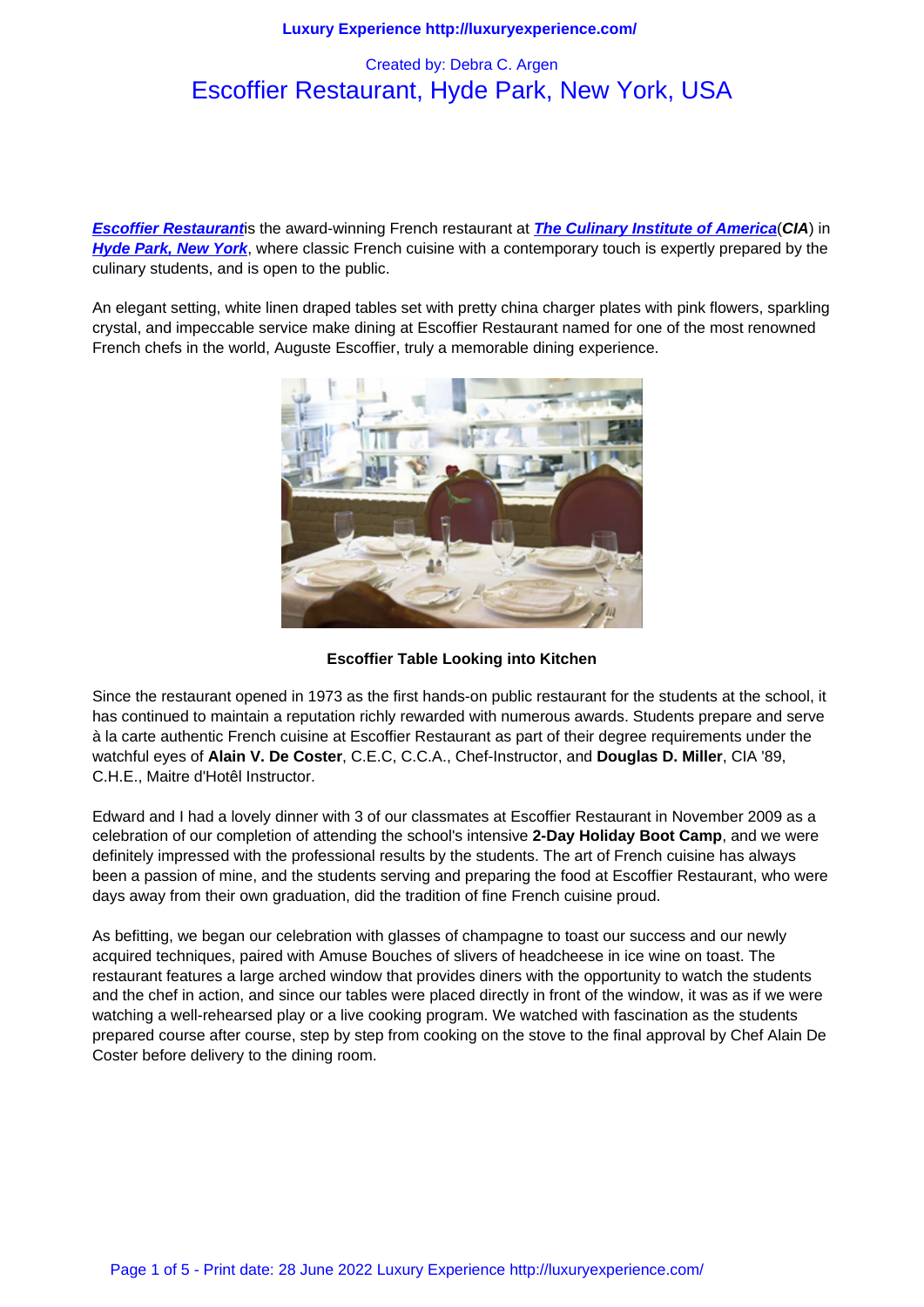## **Luxury Experience http://luxuryexperience.com/**

Created by: Debra C. Argen



# **Watching the Action in the Escoffier Restaurant Kitchen**

We continued our celebration with Les Hors d'Oeuvres Froids (Cold Hors d'Oeuvres), which was a trio of Terrine de Foie Gras Maison, Eschalotte Confites, Brioche Toastée (Duck Liver Terrine, Shallot Confit, and Toasted Brioche); Petite Salade de Betterave, Endive, Pommes Fruit, Hareng, Vinaigrette Crèmeuse (Composed Salad of Red Beets, Endive, Apples, Pickled Herring with Creamy Vinaigrette); and Timbale de Saumon Frais en Tartare et Saumon Fumé, Sauce Légère à L'Aneth (Petite Timbale of Salmon Tartare and Smoked Salmon with Light Dill Sauce), that provided delectable insight into the restaurant's style.



#### **Trio of Appetizers**



Our next surprise was a light and refreshing key lime sorbet served in a martini glass and garnished with a mint leaf that was a perfect blend of sweetness and tartness, which was a lovely palate cleanser before we continued with our main courses.

We selected a Chinon "Les Petites Roches," Charles Joguet, Loire, France 2006, 13.5% alcohol to pair with our main courses as we were all going in different directions, which for my classmates Sharon and Sue, as well as for me, was a main course of Les Poissons (Seafood) and we had Homard Thermidor (Gratine of Lobster in its Shell), which was beautifully presented on a large square plate. We had watched the student in the kitchen carefully remove the lobsters from the shells and thoroughly appreciated the effort that went into the preparation of this course. The lobster was cut in half lengthwise, the meat removed from the tail and the claw, and then repositioned in the shell, sprinkled with cheese and browned under a grill, and presented with a mound of yellow rice, oblique carrots, Brussels sprouts, chanterelle mushrooms, haricot

Page 2 of 5 - Print date: 28 June 2022 Luxury Experience http://luxuryexperience.com/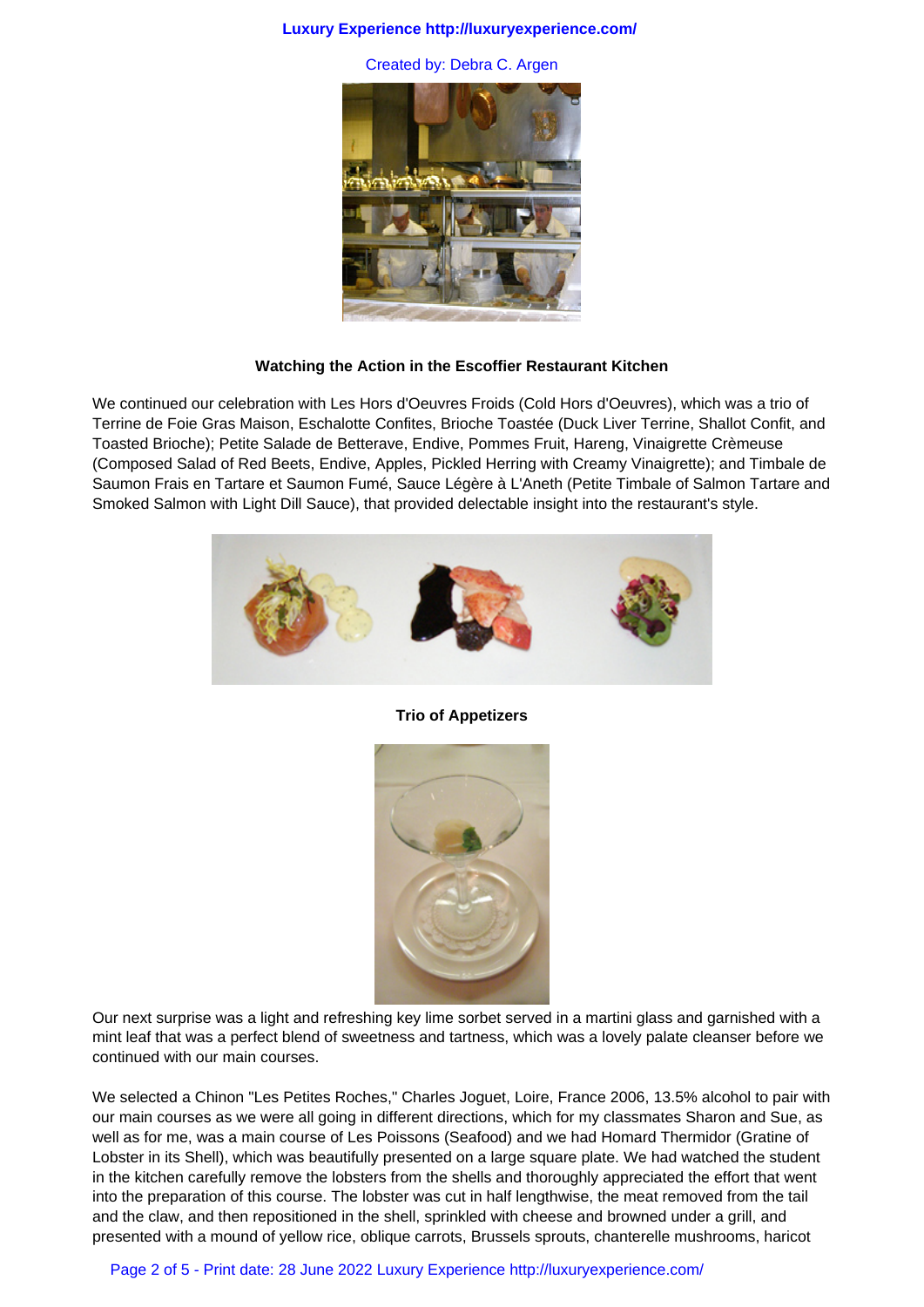#### **Luxury Experience http://luxuryexperience.com/**

## Created by: Debra C. Argen

verts, cippolini onions, and tiny shallots. Although we all commented on the generous portions we all did justice to the lobster.



#### **Homard Therimidor**

Our classmate Gene, had Sole de Douvres à la Meunière (Comme Julia l'à Découverte), (Dover Sole Meuriere (Just Like Julia Discovered It), and this was truly a stunning presentation worthy of a top French restaurant. First we watched as one of the students in the kitchen dusted the sole with flour and seasonings and cook it on the stove, next the sole was arranged in a copper pan with accompanying vegetables, which another student delivered to the dining room to finish the preparation tableside. Filleting a fish tableside requires a steady hand, confidence, and a bit of showmanship, and with the careful guidance of Douglas D. Miller, Maitre d'Hotêl Instructor, our student waiter easily mastered the art of filleting the sole, expertly plated the fish and the vegetables, created the sauce to pour over the fish, and professionally presented the sole; Julia would have been proud of her.



**Preparation Tableside**

Edward selected a meat course, Les Viandes, and had a seasonal dish of Côtelette de Marcassin, Champignons des Bois, Gratin Dauphinois (Wild Boar Center Cut Chop, Seasonal Mushrooms, and Au Gratin Potatoes), which was also well presented and consisted of two large standing chops accompanied with a mound of potatoes, and a mélange of small diced root vegetables, on a rich pool of sauce.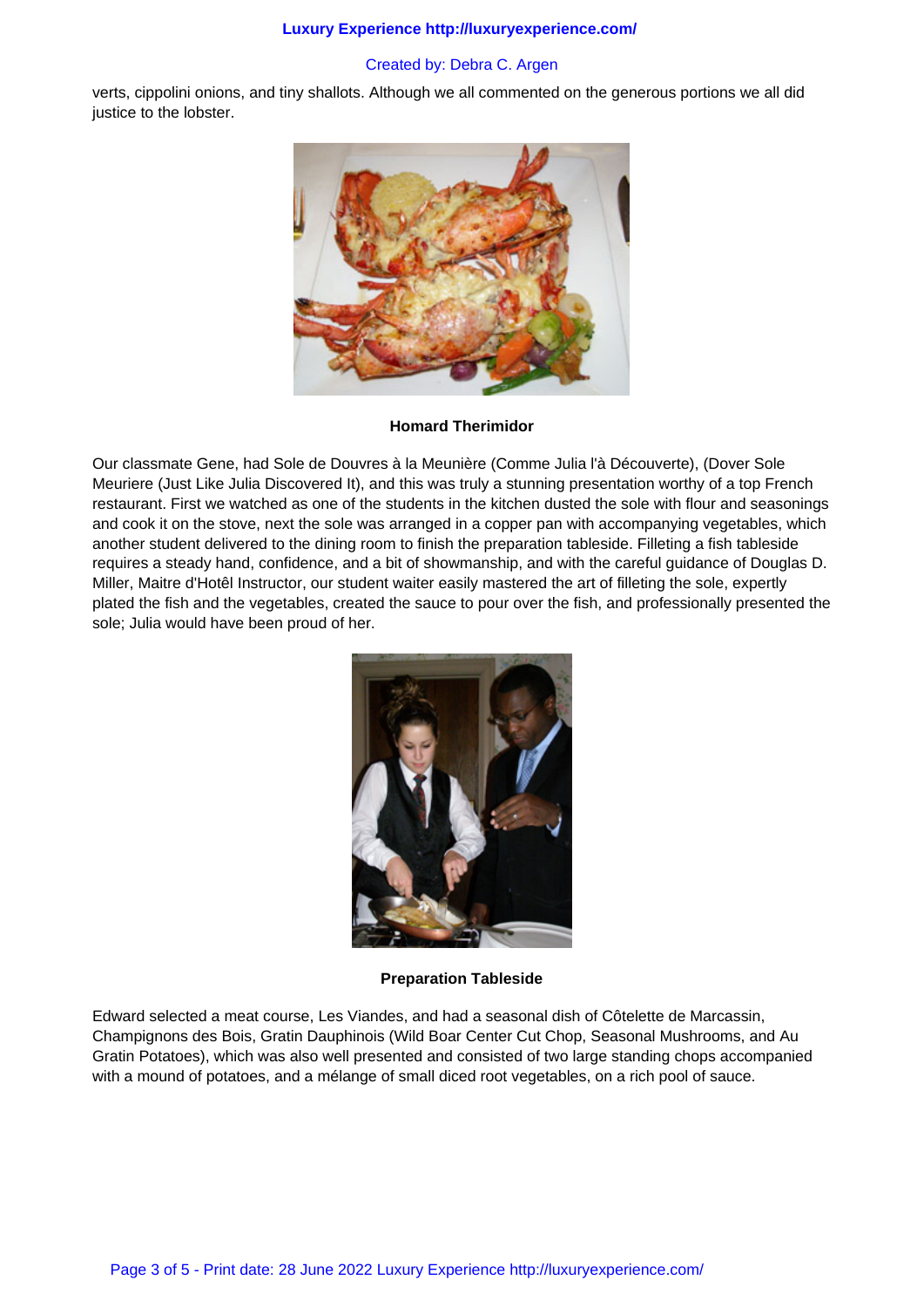#### **Luxury Experience http://luxuryexperience.com/**

Created by: Debra C. Argen



#### **Wild Boar**

We continued with a cheese course, with a lovely selection of hard and soft cheeses, followed by a tour of the kitchen, which was buzzing with careful activity like bees in a hive. According to Auguste Escoffier's Brigade de Cuisine or military approach to kitchen hierarchy, each person in the kitchen holds a title and has a special job that he or she performs, from the Chef de Cuisine or Executive Chef at the top, and continuing down the ladder to the Plongeur (Dishwasher) and Marmiton (who washes the Pots and Pans), and each position is important to the overall functioning of the kitchen. It was wonderful watching the students in action as they interacted with each other with professionalism and respect.



# **Classmates Celebrating in Escoffier Restaurant Kitchen**

Although all of the desserts were tempting, including Crépes Suzette flambéed tableside, we decided on lighter desserts of Glaces Maison (Housemade ice creams) consisting of a trio of coffee, pumpkin cheesecake, and vanilla ice cream, and Sorbets de Saison (Seasonal Sorbets) which consisted of a trio of mango, prickly pear raspberry, and pineapple. As a final sweet memory of our dining experience at Escoffier Restaurant, our waiter brought us a selection of mignardises presented on a silver stand.



**Trio of Sorbets**